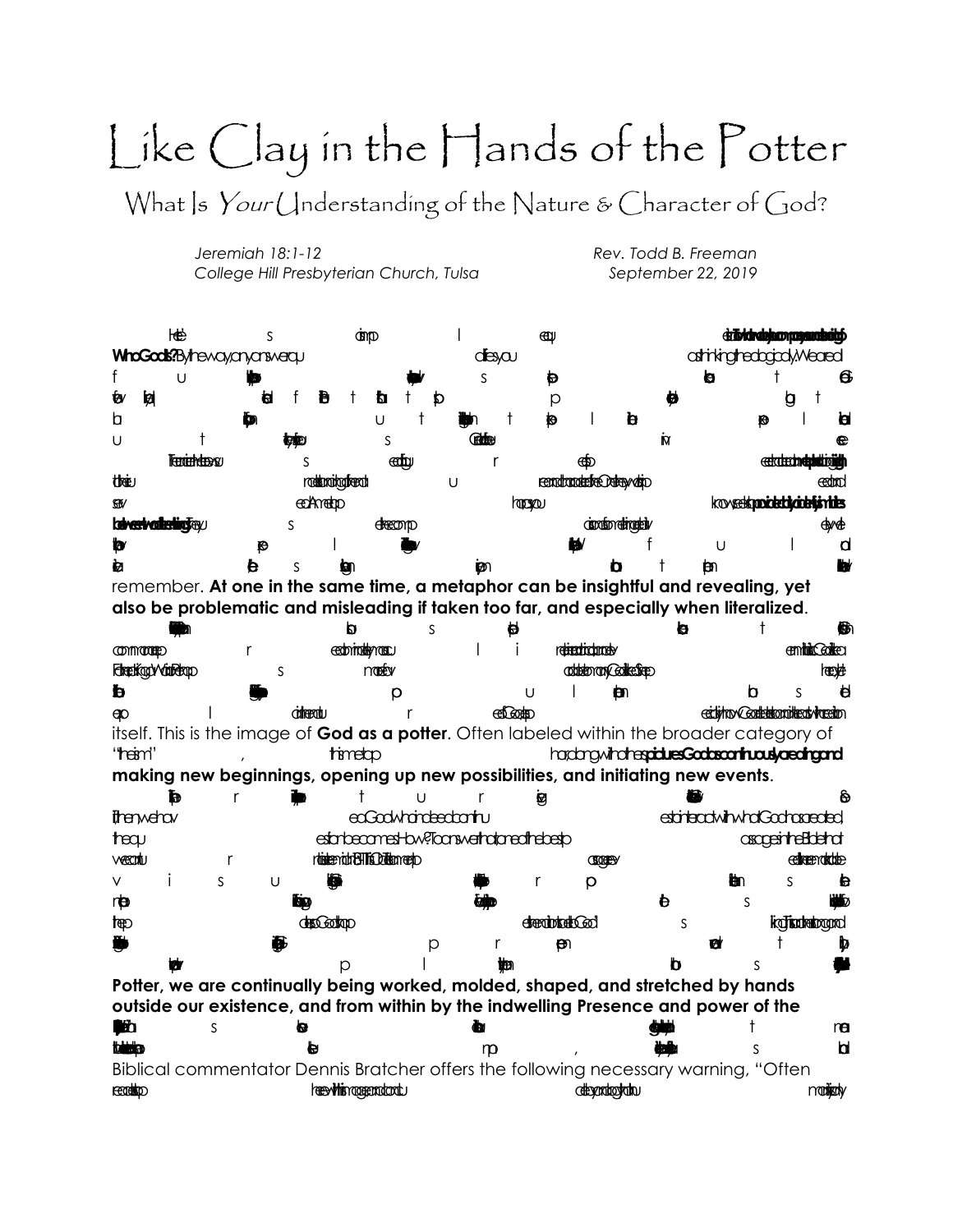Ħ **M** b S p. p help ess to alter the ou come."  $\overline{1}$  $\ddagger$  $\mathbf{e}$ Þ D receptiviting recording Coduct ceredy **itempo** extrodiv Ť p w p Ð  $\mathsf{r}$ ω÷ Ť  $\Theta$  $\mathbf{I}$ Ø S Ð sermon (and my entire ministry, for that matter) let it be this, predeterminism is not Ь d  $\mathsf{r}$  $\Box$  $S$  $\mathbf{b}$  p  $\cup$ 8  $\theta$ p p marionette, controlling all that hap ens. p Whenwelookcloselyatthisp assagefrom Jeremiah, we learn that contrary to a ₿m b r O M anactiv erole in what is created. God has created us in such a way that we have free will and freedom of choice. We share, therefore, in how we are shaped. And, of cou se. b d  $^{\dagger}$ U Ò,  $\mathsf{r}$  $\mathsf{r}$  $\theta$  $\mathsf{r}$ e,  $\mathsf{r}$ Ť Ð  $\perp$ Ю. determination. As clay, then, whether we are gritty or smooth, malleable or stiff, refined  $\ddagger$ ۳т  $\mathbf{r}$ b. b ь  $QU$ estion is this: Are you and I willing to trust that God, with all our flecks, flaws, and failures, can make something of beauty out of you and me, out of this community of faith? The issu e in the Book of Jeremiah, then, is whether Israel will become what God idensity/abademy/changement Go' itedrow-S i.  $d<sub>1</sub>$ ক্ষেপ congregation, as a denomination, ev enasanation, arealwaysfaced with the same ions.  $OD$  $\ddagger$ 

Centraltothey ery core of the theological doctrine of creation is the belief that Goddenso conductive at who nadaetal Valeadaish recesiv  $\ddagger$  $\mathbf{p}$ Ť Ò b Þ  $\mathsf{r}$ h S  $\mathbf{d}$  $\cup$  $\mathsf{r}$ ₩m  $\mathsf{D}$ a  $\varsigma$ confident veclorige violent men i Oroto  $\overline{1}$  $\mathbf{I}$ <u>මා</u> ency

 $\mathbf{D}$  $\circ$  $\overline{1}$  $\mathsf{r}$  $\circ$ God's intentions and live into what it fully means to be a child of God, we may need to change some of our attitudes and actions. The theological word for this is "repentance." **Estabacidade**nado mergesatten ergebildebischo lon≇  $\mathbf{c}$  $\mathsf{r}$  $\mathfrak{D}$ for that matter, inclu ding Jesu S

**Telestoidiku denoteben@dd** detyterstand  $\mathbf{z}$ S narfesykoherbei<del>kendogo</del> Godspo deadth onathu nanadov dingwabitwhit@oitatv eidono eetthu mantenational  $\overline{1}$  $\mathbf{I}$ **in** U ian. en, t  $\mathbf b$  $\mathbf t$ tαv  $\mathsf{r}$ Ð  $\blacksquare$ **tim**  $\mathsf{S}$ Ы U  $\mathsf{r}$  $\circ$ 6  $\mathsf{S}$ **b Techbreviers** eddreneto **lookee denotistivch** to address. Clay is workable only until it is fired. After it is fired it can no longer be eddep dedistratemidip **Controvariable** top p. toomers motorin certestatschapped rechtstatschied dom

 $\overline{1}$  $\boldsymbol{w}$ Ü  $\mathsf{r}$ b  $\circ$ **teest**u denomination of the content of the condomote S ФÒ **Geconety** ratecultisemmete horizotentriado  $\overline{\phantom{a}}$ **orthorisedHy** detendationance -deendomdescopol disampoint  $\circ$  $\mathsf{r}$ S us only if we remain open to being molded, shaped, and re-shaped. Once we become ₩ S Ò intentions for u . Again, that God'  $\mathsf{S}$  $\mathsf{S}$